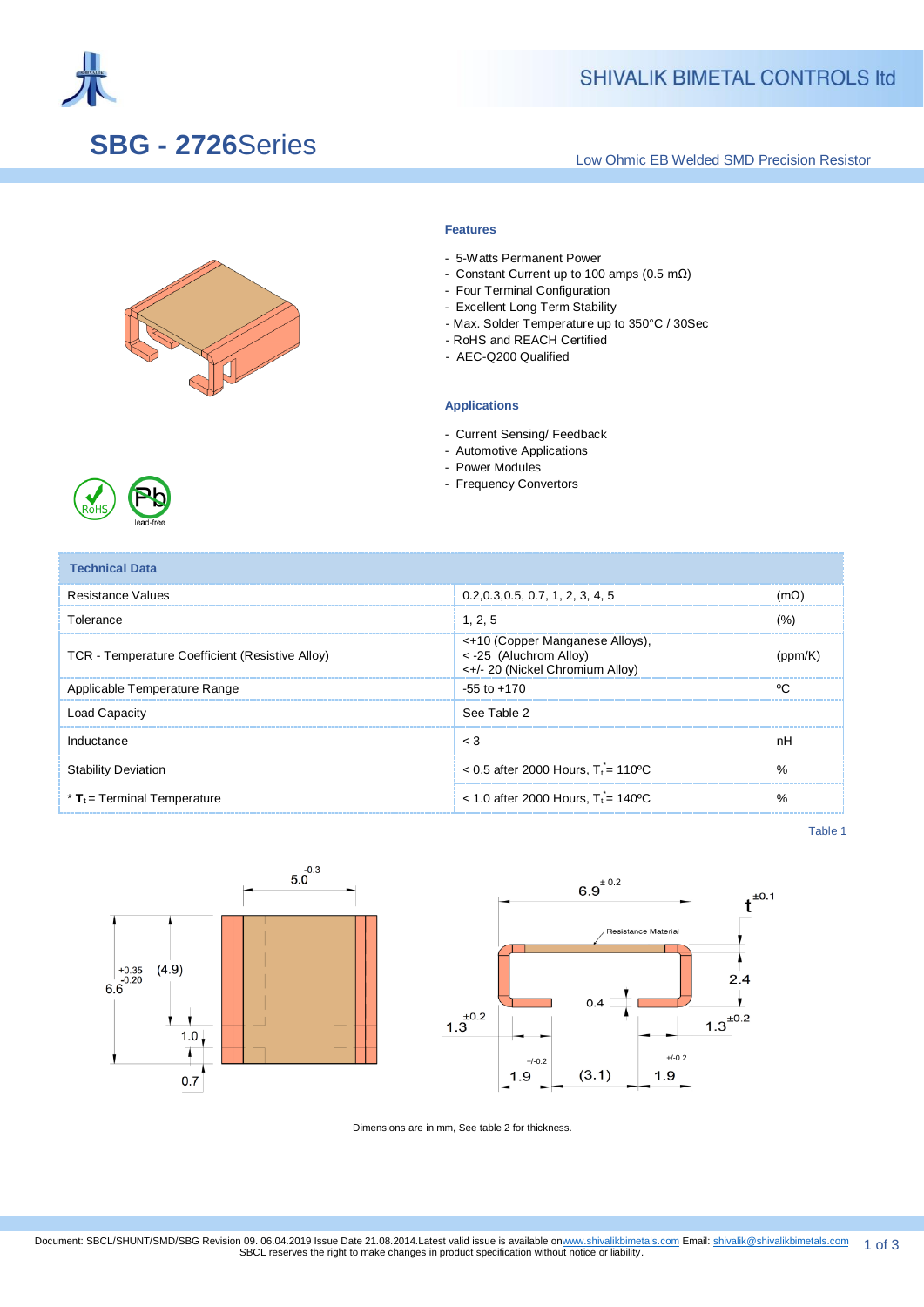

 $P/P<sub>NOM</sub>$ 

### **SHIVALIK BIMETAL CONTROLS Itd**

# **SBG - 2726**Series

Low Ohmic EB Welded SMD Precision Resistor







**Power Derating Curve Resistance Change vs Temperature** 







#### **Performance:**

| <b>Type of Test</b>             | <b>Reference STD</b>    | <b>Test Specifications</b>                                      | <b>Acceptance Criteria</b>               |  |
|---------------------------------|-------------------------|-----------------------------------------------------------------|------------------------------------------|--|
| High Temperature Exposure       | MIL-STD-202 Method 108  | 1000 hrs. @ T=170°C.Unpowered.                                  | $\triangle$ R +/-1%                      |  |
| Temperature Cycling             | JESD22 Method JA-104    | -55°C to 150°C, 1000Cycles, 30<br>minutes at each extreme       | $AR$ +/-0.5%                             |  |
| <b>Biased Humidity</b>          | MIL-STD-202 Method 103  | 85°C & 85RH with 10% operating<br>power, 1000 hrs               | $AR$ +/-0.5%                             |  |
| <b>Operational Life</b>         | MIL-STD-202 Method 108  | 125°C at rated power, 1000 hrs.                                 | $\triangle$ R +/-1%                      |  |
| <b>External Visual</b>          | MIL-STD-883 Method 2009 | Visual inspection                                               | Visual                                   |  |
| Physical Dimension              | JESD22 Method JB-100    | Dimensional inspection as per SBCL<br>Specifications            | Shall confirm within<br>tolerance limits |  |
| Resistance to Solvents          | MIL-STD-202 Method 215  | Clean with Aqueous chemical                                     | Marking shall be legible                 |  |
| Mechanical Shock                | MIL-STD-202 Method 213  | 100g for 6ms, Half sine                                         | $AR$ +/-0.2%                             |  |
| Vibration                       | MIL-STD-202 Method 204  | 5g for 20 minutes, 12 cycles each of<br>3orientations.10-2000Hz | $AR$ +/-0.2%                             |  |
| Resistance to Soldering<br>Heat | MIL-STD-202 Method 210  | Solder Temp. 260°C, Time 10<br>seconds                          | $AR$ +/-0.5%                             |  |
| Solderability                   | J-STD-002               | As per J-STD-002                                                | >95% Coverage in 10x<br>Magnification    |  |
| Electrical Characterization     | User Spec.              | Resistance as defined                                           | Shall confirm within<br>tolerance limits |  |
| Short Time Over Load            | --                      | 5x Rated Power for 5 seconds                                    | ΔR +/-1%                                 |  |
| Low Temperature Storage         | --                      | $-65^{\circ}$ C for 24 hrs.                                     | $\Delta$ R +/-0.2%                       |  |

Document: SBCL/SHUNT/SMD/SBG Revision 09. 06.04.2019 Issue Date 21.08.2014.Latest valid issue is available o[nwww.shivalikbimetals.com](http://www.shivalikbimetals.com/) Email[: shivalik@shivalikbimetals.com](mailto:smd@shivalikbimetals.com) SBCL reserves the right to make changes in product specification without notice or liability.